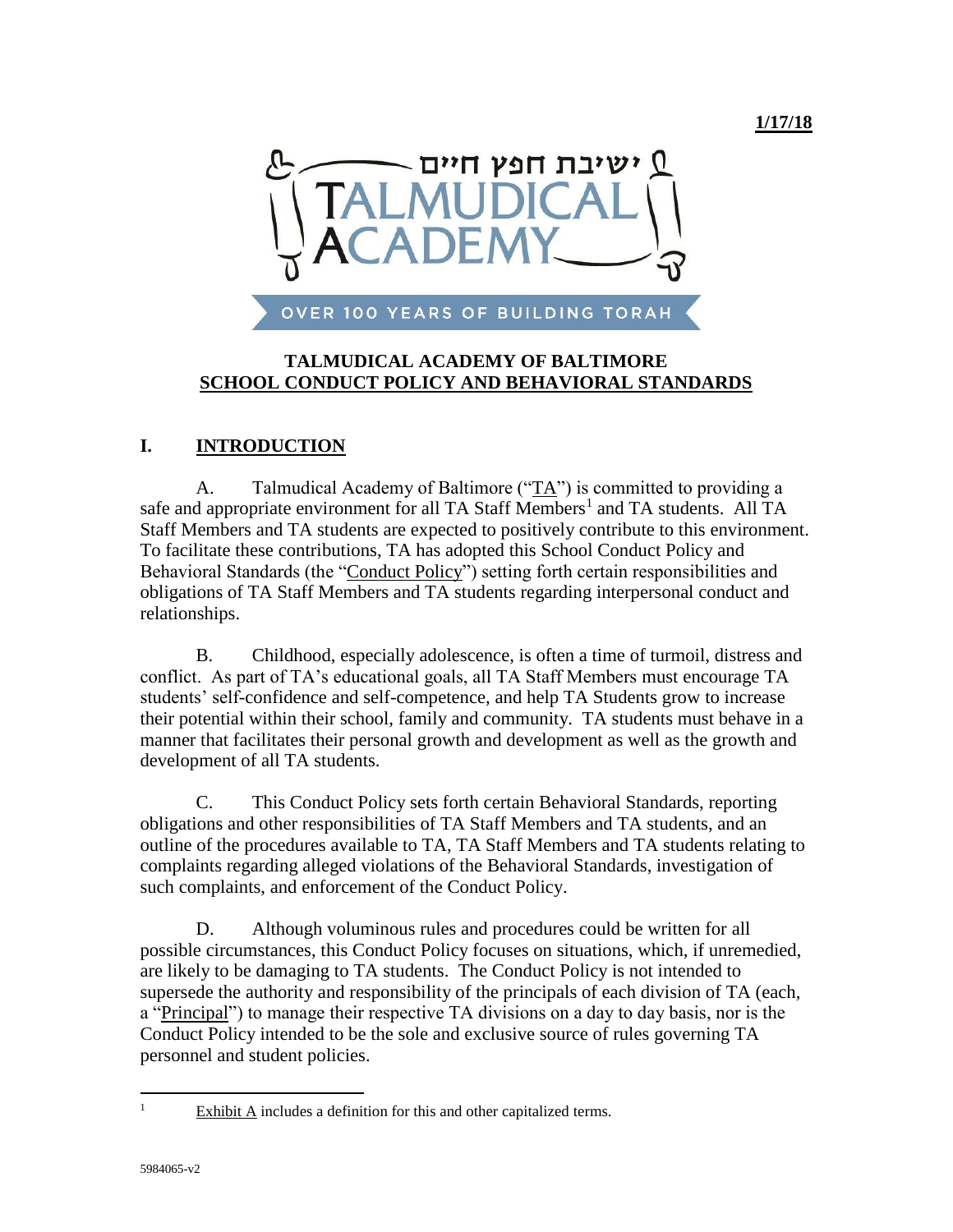E. All questions or comments regarding the Conduct Policy may be directed to one or more persons listed on attached Exhibit B.

#### **II. BEHAVIORAL STANDARDS AND OTHER RESPONSIBILITIES**

A. Behavioral Standards. The following behavior is incompatible with TA's educational goals and is therefore always prohibited, without regard to the location (except as set forth in clause "II.A.8(B)" below), time or frequency with which such behavior occurs:

1. "Abuse," including (A) physical injury or Mental Injury of any child under 18 by a TA Staff Member or TA student (in each case, without regard to whether such TA Staff Member or student was a TA Staff Member or student at the time such behavior occurs), under circumstances that indicate that the child's health or welfare is harmed or at substantial risk of being harmed; and (B) sexual abuse of any child under 18 by a TA Staff Member or TA student (in each case, without regard to whether such TA Staff Member or student was a TA Staff Member or student at the time such behavior occurs), whether physical injuries are sustained or not, including any act that involves sexual molestation or exploitation, including (without limitation):

(i) any demeaning or exploitative behavior of a sexual nature, or threats of such behavior;

(ii) displaying demeaning, suggestive or pornographic material;

(iii) improper physical contact, such as inappropriate touching, fondling, patting, pinching, punching or physical assault;

(iv) indirect or explicit invitations to engage in sexual activities which may or may not include a promise of reward for complying or a threat of reprisal for not complying;

(v) allowing or encouraging any child to engage in obscene or pornographic photography, films, poses or similar activity, or prostitution;

degree; and/or

(vi) human trafficking, incest, rape, or sexual offense in any

(vi) sodomy, unnatural or perverted sexual practices.

Any conduct which meets the preceding definition of sexual abuse shall be prohibited conduct whether or not such conduct was consensual.

2. "Neglect," including leaving any child under 18 unattended, or other failure to give proper care and attention to any child under 18, by a TA Staff Member or TA student (in each case, without regard to whether such TA Staff Member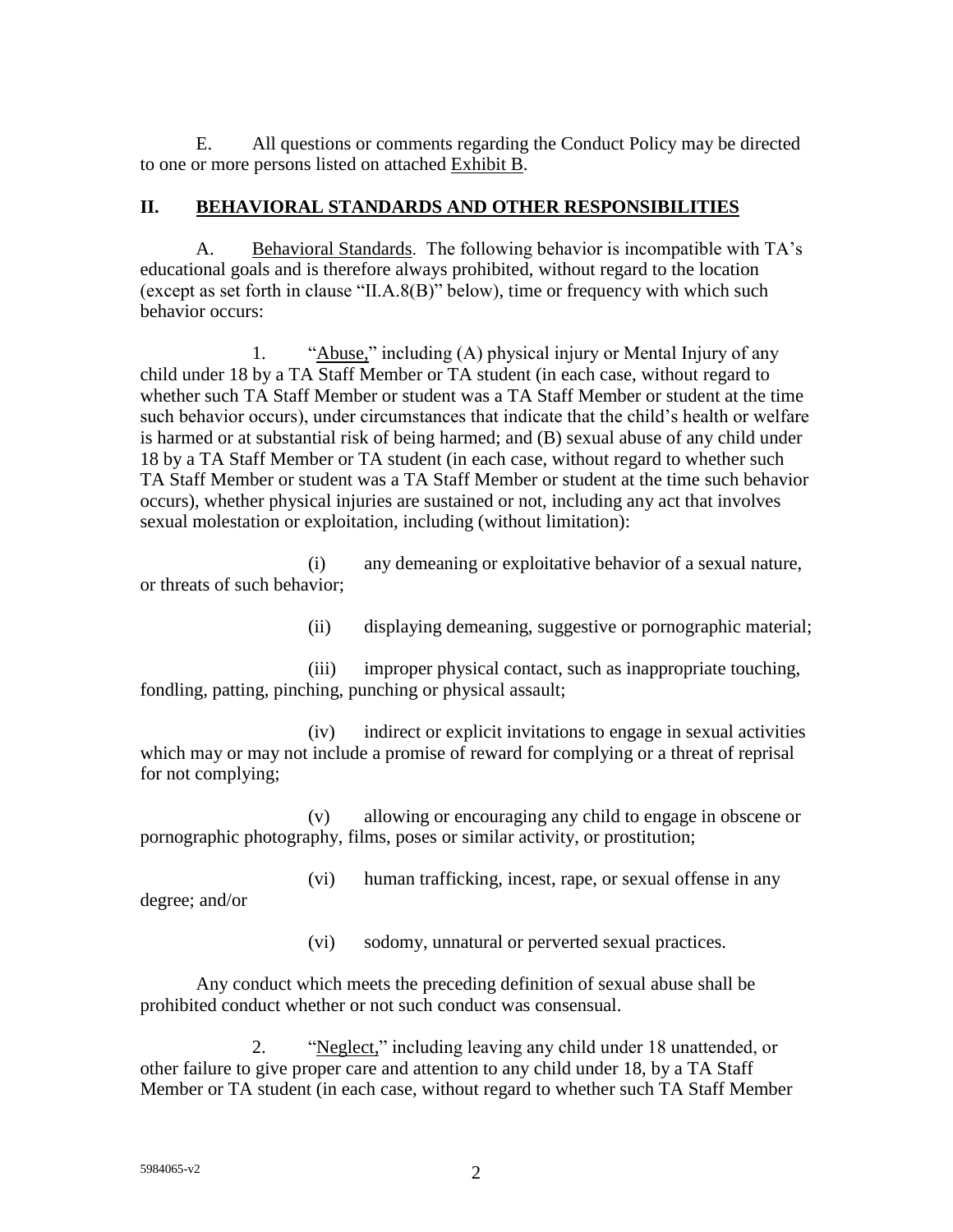or student was a TA Staff Member or student at the time such behavior occurs), under circumstances that indicate that the child's health or welfare is harmed or placed at substantial risk of harm, or that Mental Injury to the child, or substantial risk of such Mental Injury, may result.

3. "Harassment," including physical, verbal, visual or behavioral mannerisms or conduct by a TA Staff Member or TA student (in all cases, with or without sexual advances or sexual overtones) that denigrates or shows hostility towards any TA student or TA Staff Member because of such person's sex (excluding sexual orientation), marital status, race, color, national origin, age, or disability where:

(A) submission to, or rejection of, such conduct is (i) made (explicitly or implicitly) a term or condition of enrollment as a TA student, employment or engagement as a TA Staff Member, participation in TA activities or granting of preferential treatment (for example, awards, recommendations, scholarships); or (ii) used as a basis for evaluation in making personnel or leadership decisions affecting a TA student or a TA Staff Member, or

(B) such conduct is severe, persistent or pervasive and has the effect of interfering with a TA student's schooling or a TA student's or TA Staff Member's work, participation in TA activities or living conditions, or such conduct creates an intimidating, hostile or offensive educational environment.

4. A TA Staff Member mocking, ridiculing, or berating a TA student if such conduct is severe, persistent, or pervasive.

5. Any sexual attention by a TA Staff Member to a TA student in the form of remarks, jokes or innuendo about a TA student's body or clothing, or about sexual activity.

6. Any psychological manipulation or control of a TA student by a TA Staff Member, including (without limitation) (A) attempting to restrict, rather than widen, the range of resource persons with whom a TA student develops relationships, or (B) attempting to eliminate a TA student's parents as critical influences in the life of the TA Student, or (C) implying that the relationship between a TA Staff Member and TA student is conditional upon the conformity of the TA student to a particular point of view, in each case, if such conduct is severe, persistent or pervasive.

7. A TA Staff Member using physical force against a TA student, except (A) to safeguard against immediate physical danger to any person, to a sacred religious object, or to property if the result of damaging such property is reasonably likely to cause physical danger to a person, or (B) normal physical contact (such as hugging or touching) as an act of encouragement or consolation, within the bounds of Halacha and common sense, or (C) normal aggressive contact (such as contact in a basketball or football game, or arm-wrestling), within the bounds of Halacha and common sense.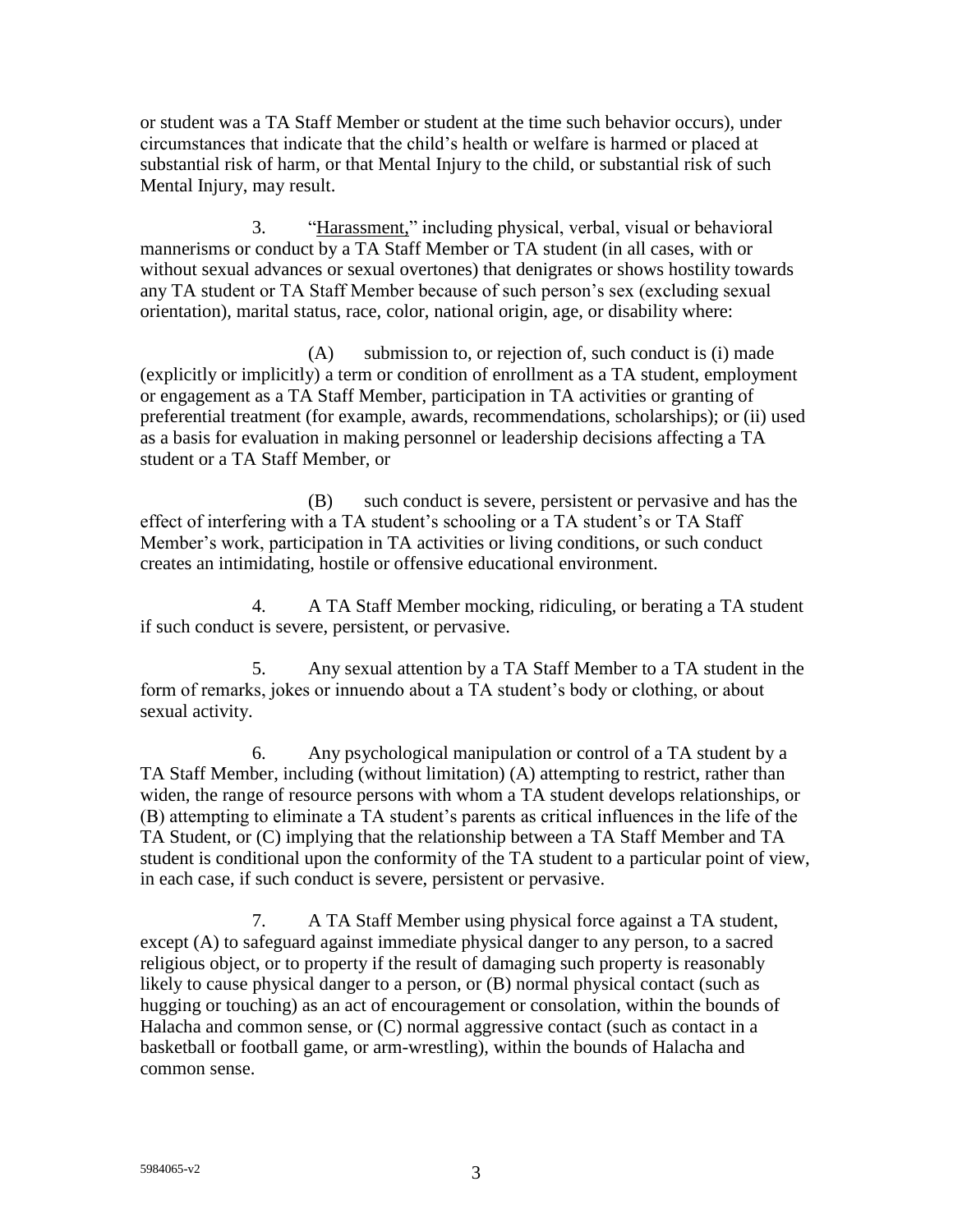8. "Bullying," including any intentional written, verbal or physical act, or an intentional electronic communication, by a TA Staff Member or TA student, that (A) either (i) physically harms a TA student, (ii) damages a TA student's property, (iii) substantially interferes with a TA student's education or learning environment, or (iv) places a TA student in reasonable fear of harm to such TA student's person or property, and (B) either (i) occurs on TA's property, at a TA activity or event, or on a TA school bus (including a "yellow" bus), or (ii) substantially disrupts the orderly operation of TA. Electronic communication means a communication transmitted by means of an electronic device, including (without limitation) a telephone, cellular phone, computer, or pager.

B. Student Discipline. TA Staff Members are expected to keep order and control their TA students in a respectful but firm manner. Physical force may never be used to discipline a recalcitrant student.

C. Parental Influences. If a TA Staff Member is aware that such TA Staff Member's attempt to advise a TA student is causing conflict with the parents of such student, such TA Staff Member must inform such TA Staff Member's Principal who should then consult with the student's parents.

D. TA Student Behavior. In addition to complying with this Conduct Policy's prohibition against Abuse, Neglect, Harassment and Bullying, each TA student must conduct himself properly at all times in and out of school, in accordance with specific guidelines set forth in various TA student handbooks. The most important elements of proper TA student behavior are (1) treating TA Staff Members and TA students with the personal respect that lies at the heart of healthy personal relationships, and (2) following directions and instructions of TA Staff Members so long as such directions and instructions are not harmful to such TA students or others.

E. Cooperation. All TA Staff Members and TA students are required to fully cooperate with any and all Investigations, including, without limitation, disclosing all relevant information of which they are aware to Principals, the individual serving as TA's Ombudsman (the "Ombudsman"), TA's Chairman of the Board (the "TA Chairman"), TA's Executive Board of Directors (the "TA Executive Board"), any committee of the TA Executive Board, or any other person selected by the Ombudsman to conduct an investigation (an "Investigator").

F. False Reports. While reporting violations of this Conduct Policy is encouraged and required, TA Staff Members, TA students, and parents of TA students are expected to understand that false reports of violations of this Conduct Policy are likely to be damaging to the individual falsely accused. Consequently, all TA Staff Members and TA students are prohibited from knowingly making a false report of any violation of this Conduct Policy.

G. Training and Compliance. All TA Staff Members are required to attend all training programs relating to this Conduct Policy to be provided from time to time by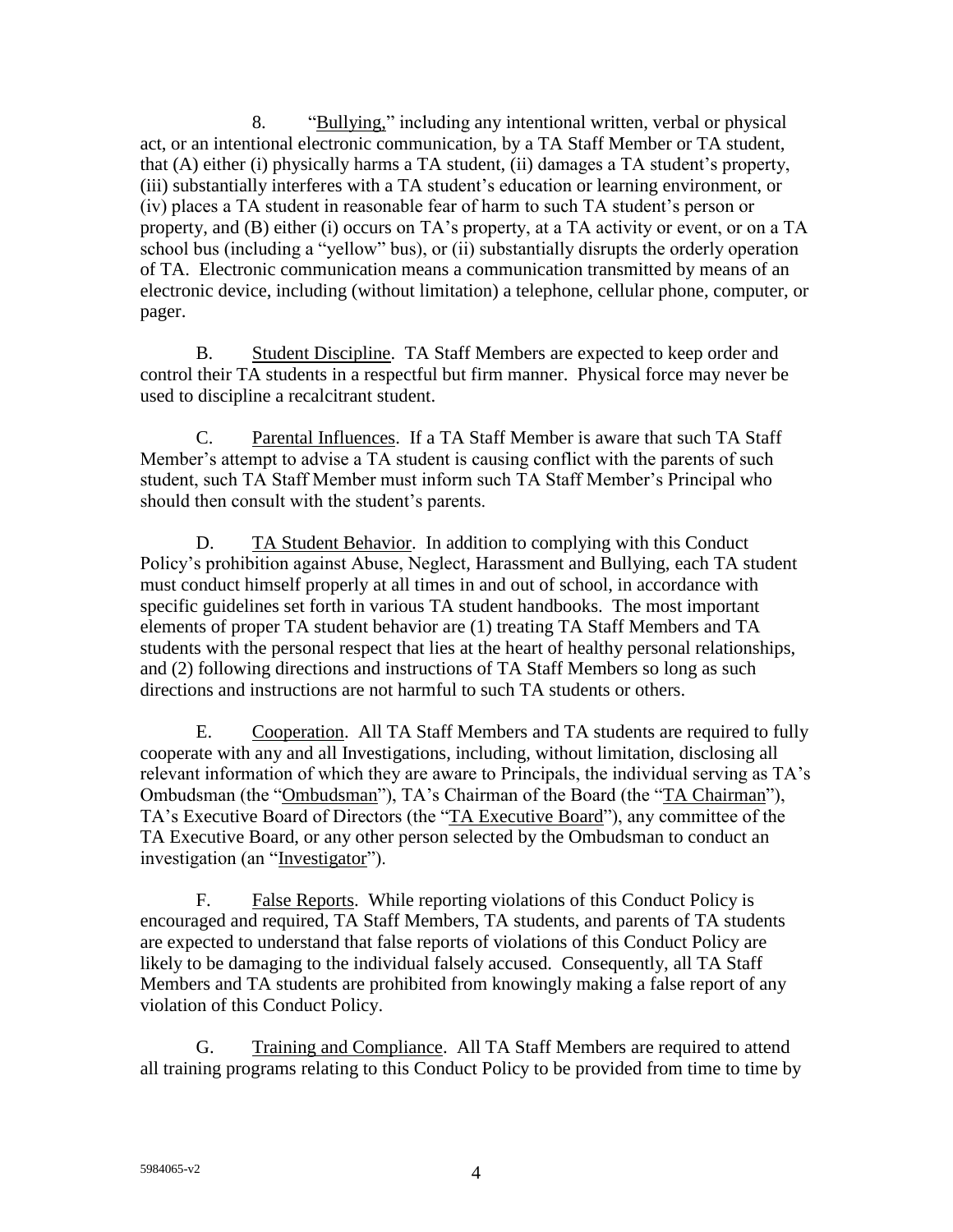TA. In addition, all TA Staff Members are required to know and comply with all provisions of this Conduct Policy.

## **III. REPORTING OBLIGATIONS**

A. General. All TA Staff Members and TA students recognize and understand that none of the reporting obligations set forth in this Conduct Policy constitutes impermissible Lashon Hara or any other violation of other Halachos of Proper Speech. TA will not (and TA Staff Members and TA students shall not) retaliate in any way against any TA Staff Member, TA student or parent of a TA student who, in good faith, (1) reports a violation of this Conduct Policy by a TA Staff Member or TA student, or (2) cooperates with any investigation of any suspected violation of this Conduct Policy.

B. Reporting to TA. Any TA Staff Member or TA student who has reason to believe that conduct by a TA Staff Member or TA student constitutes a violation of any of the Behavioral Standards must report the alleged conduct immediately (in the case of a TA Staff Member with such belief) or as soon as reasonably practicable (in the case of a TA student with such belief). Such Report must be made either (1) orally, to the Ombudsman (by leaving a voicemail message at the Ombudsman's phone number listed on Exhibit B) or to any Principal (by leaving a voicemail message at such Principal's phone number listed on Exhibit B), or (2) in writing (using the report forms available from the TA administrative offices or website at www.talmudicalacademy.org), to the Ombudsman and to any Principal (in each case, by delivering a completed copy of the report via email to the address of the Ombudsman and any Principal set forth in Exhibit B).

C. Reporting to Government. Each TA Staff Member is required to be aware of, and comply with, legally mandated reporting requirements in the event such TA Staff Member has reason to believe that (1) a TA Staff Member or TA student has committed Abuse or Neglect, or (2) a TA student is a victim of Abuse of Neglect.

1. Currently, Maryland law does not require proof that Abuse or Neglect has occurred before reporting a suspected incident, and incidents must be reported as soon as there is reason to believe that Abuse or Neglect has occurred. A TA Staff Member who fails to report suspected Abuse or Neglect may be subject to professional sanctions by applicable licensing boards, in addition to action by TA in accordance with Section V of this Conduct Policy. Failure to report may be prosecuted under certain circumstances.

2. In addition to, and without limiting, the reporting obligations set forth in the preceding clause "III.B," Maryland law requires TA Staff Members to make an oral and written report to the local department of social services, or, in the case of Abuse, to local law enforcement, in each case, as soon as possible and not later than 48 hours after the contact that revealed the suspected Abuse or Neglect. If the following information is known by the reporting TA Staff Member, it must be included in any report: (A) names and home addresses of the TA student, both parents and any other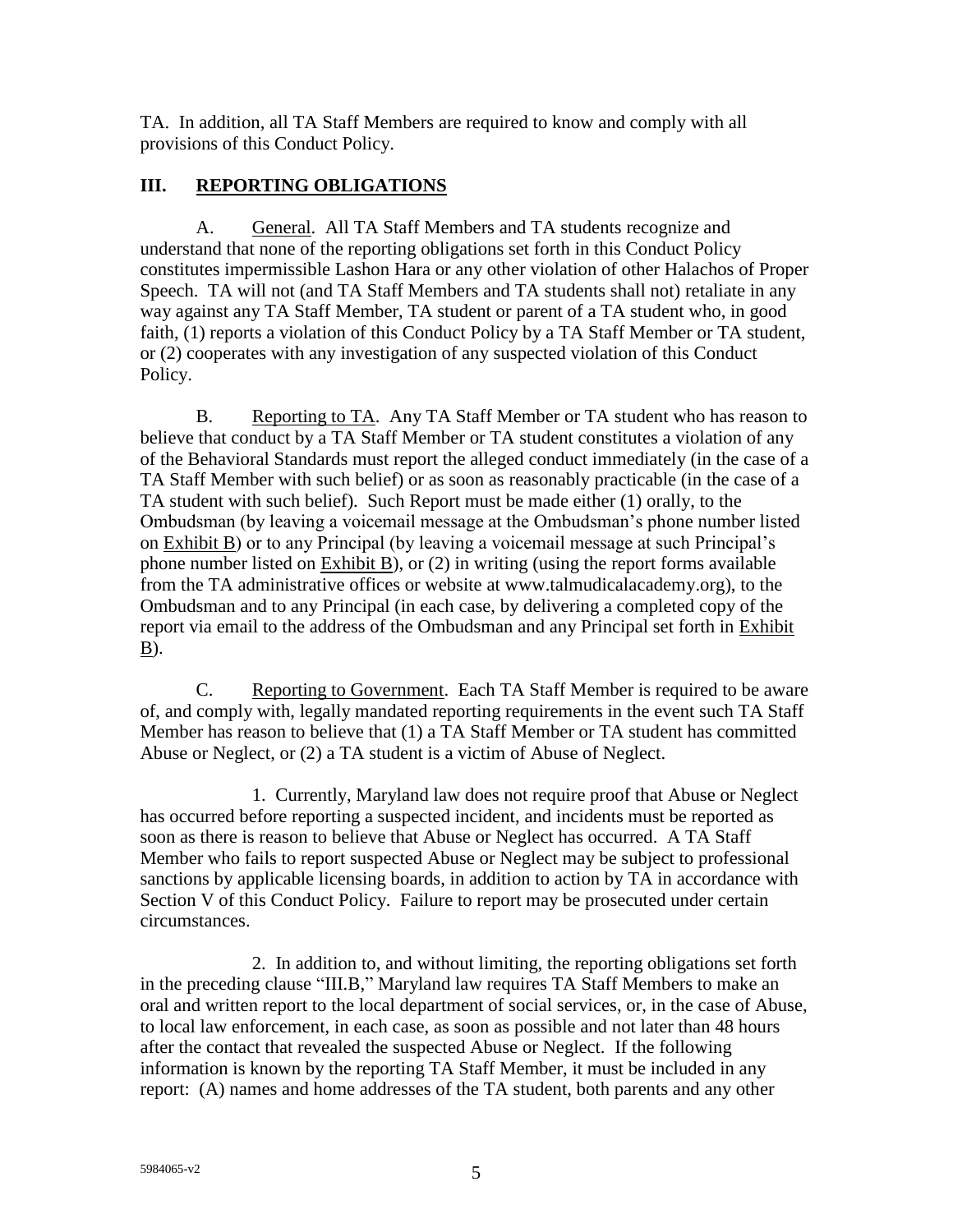individual responsible for the care of the TA student; (B) the present location of the TA student; (C) the names and ages of other children in the home; (D) the specific nature and extent of Abuse or Neglect; (E) any information known to the reporting TA Staff Member of possible previous Abuse or Neglect; and (F) any information that would help determine (i) the cause of the suspected Abuse or Neglect, and (ii) the identity of any individual responsible for the suspected Abuse or Neglect.

3. The United States Department of Health and Human Services offers the following website and hotline for information on applicable laws at http://www.childhelpusa.com and 1-800-4-A-CHILD (1-800-422-4453). The State of Maryland website is at http://www.dhr.state.md.us.

4. In the event a TA Staff Member is the person alleged to have committed Abuse or Neglect with respect to a TA student, a Principal shall, if given permission by the investigating government agency, promptly (normally prior to the end of the next school day) inform the TA student's parents/legal guardians of the situation and the referral to the investigating agency.

5. Maryland law (A) provides immunity for persons reporting Abuse or Neglect, in good faith, and (B) prohibits an individual from intentionally preventing or interfering with the making of a report of suspected Abuse or Neglect required by law.

6. Maryland law provides that a TA Staff Member (who is an employee of TA) who reports an act of Bullying in accordance with this Conduct Policy is not civilly liable for any act or omission in reporting or failing to report an act of Bullying in accordance with such Conduct Policy.

D. TA Student Misconduct. In the event a TA student commits any act of misconduct, the Principals have responsibility to inform the parents of such TA student regarding such misconduct, especially any misconduct that may lead to a TA student's suspension or expulsion, even if such misconduct is not illegal. Principals may seek assistance, if necessary, from mental health professionals or other outside consultants.

E. Ombudsman. The TA Executive Board created the Office of the Ombudsman to receive Reports, coordinate Investigations, report the findings of Investigations to the TA Chairman, and perform other functions set forth herein. The Ombudsman is appointed by vote of the TA Executive Board, on a yearly basis, and serves at the discretion of the TA Executive Board. All Reports of violations of any of the Behavioral Standards by the Ombudsman must be made directly to the TA Chairman.

F. Confidentiality. The existence and contents of any Report (including, without limitation, the names of the person making the Report, the alleged violator and alleged victim) may be disclosed by TA, a TA Staff Member, a TA student, and/or other persons acknowledging acceptance of this Conduct Policy (in accordance with Section VI.E. hereof) only to the extent (1) necessary for the Investigator to fully investigate allegations in the Report, (2) necessary for TA to take disciplinary and other actions in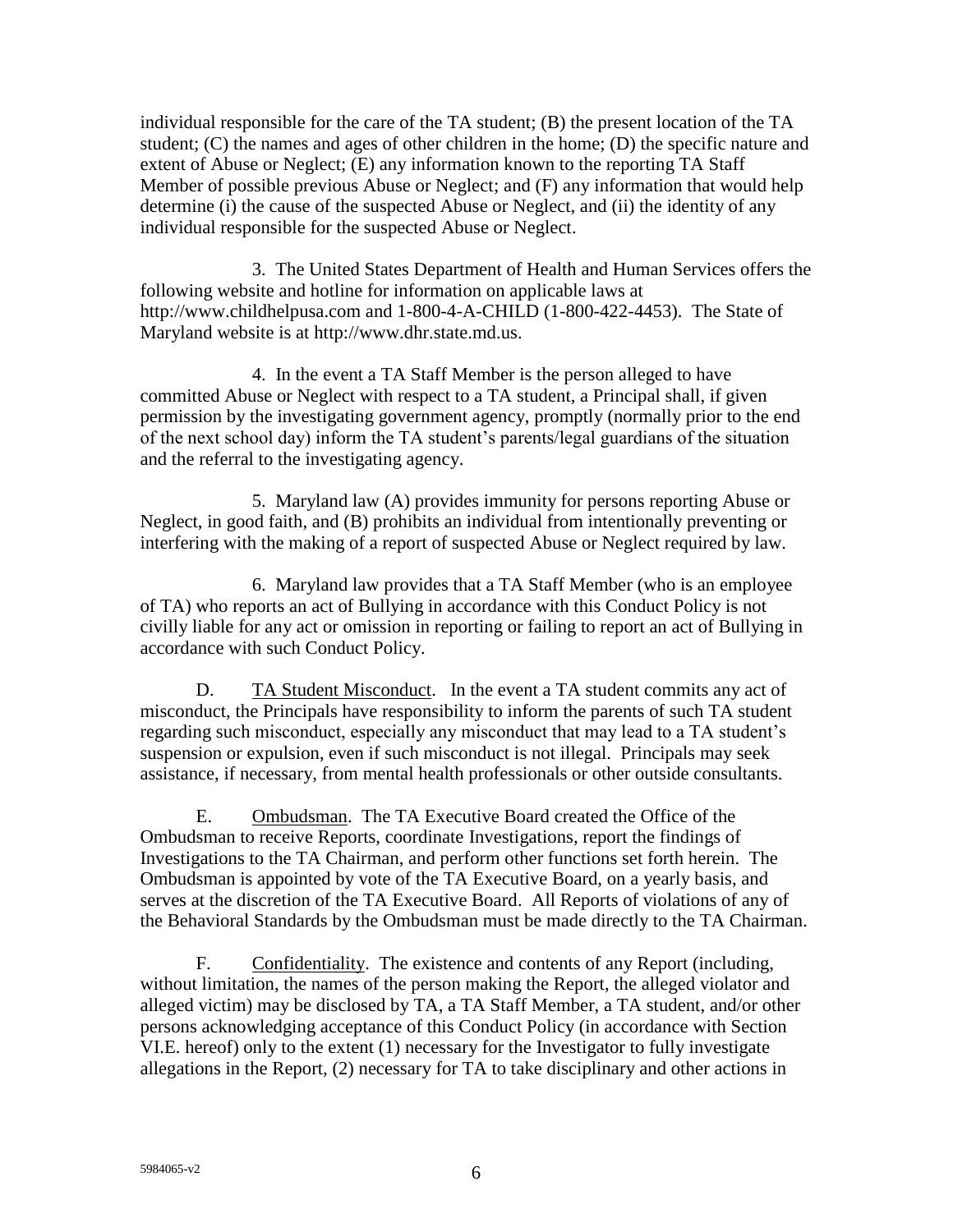response to such Report, and/or (3) otherwise permitted by law (solely in the case of disclosure by TA) or otherwise required by law (in all other cases).

## **IV. SUSPECT PERSONS**

A. For purposes of this Conduct Policy, a "Suspect Person" includes an individual who meets both of the following criteria: (1) the individual is, or ever was, the subject of a law enforcement investigation with respect to a crime either (A) of a sexual nature (including, for example, any crime for which an individual is, or if convicted would be, listed on the State of Maryland Sex Offender Registry) or (B) involving a substantial risk of physical harm to children under 18 (including, for example, Abuse, Neglect, drug abuse, drunk driving, etc.); and (2) such individual is a TA Staff Member, TA student, "Close Relation" (as defined herein) of a TA Staff Member or a TA student, or otherwise resides within a one-half mile radius of TA. The term "Close Relation" includes (i) any individual who resides with a TA Staff Member or a TA student, and (ii) any sibling, parent, grandparent (residing in the greater Baltimore Maryland metropolitan area), child or spouse of a TA Staff Member or TA student.

B. Any TA Staff Member, TA Executive Board member, or TA student who has reason to believe that an individual is a Suspect Person, and any Suspect Person himself or herself, must immediately make a Report with respect to such Suspect Person. Such Report must be made in the same manner as other Reports under this Conduct Policy (orally or in writing, to the Ombudsman or any Principal, etc.).

C. A Report with respect to a Suspect Person must be investigated in the same manner as other Reports under this Conduct Policy (Ombudsman to appoint an Investigator, etc.). In connection with any such Investigation, the Ombudsman or other Investigator may also (1) identify any existing limitations, restrictions or prohibitions on the Suspect Person with respect to schools and/or children, and (2) interview the Suspect Person and/or other Close Relations with respect to the applicable TA Staff Member or TA student.

D. Pending completion of an Investigation, (1) on a weekly basis, the Ombudsman shall inform the TA Chairman of the status of the Investigation, and (2) the TA Chairman and/or the TA Executive Board may take such immediate action as they deem appropriate, in their sole discretion, to protect TA Staff Members, TA students and other persons (in the case of any "Disclosure" (as defined herein), subject to Section IV.E(2) below.

E. Upon completion of the Investigation (as determined by the Ombudsman and the Investigator), the Ombudsman and the Investigator shall report the findings of the Investigation to the TA Chairman. Upon receipt of the findings of the Investigation, the TA Chairman and/or the TA Executive Board shall take such action as they deem appropriate, in their sole discretion, including, for example, (1) taking no action, (2) creating and imposing limitations, restrictions or prohibitions on the Suspect Person's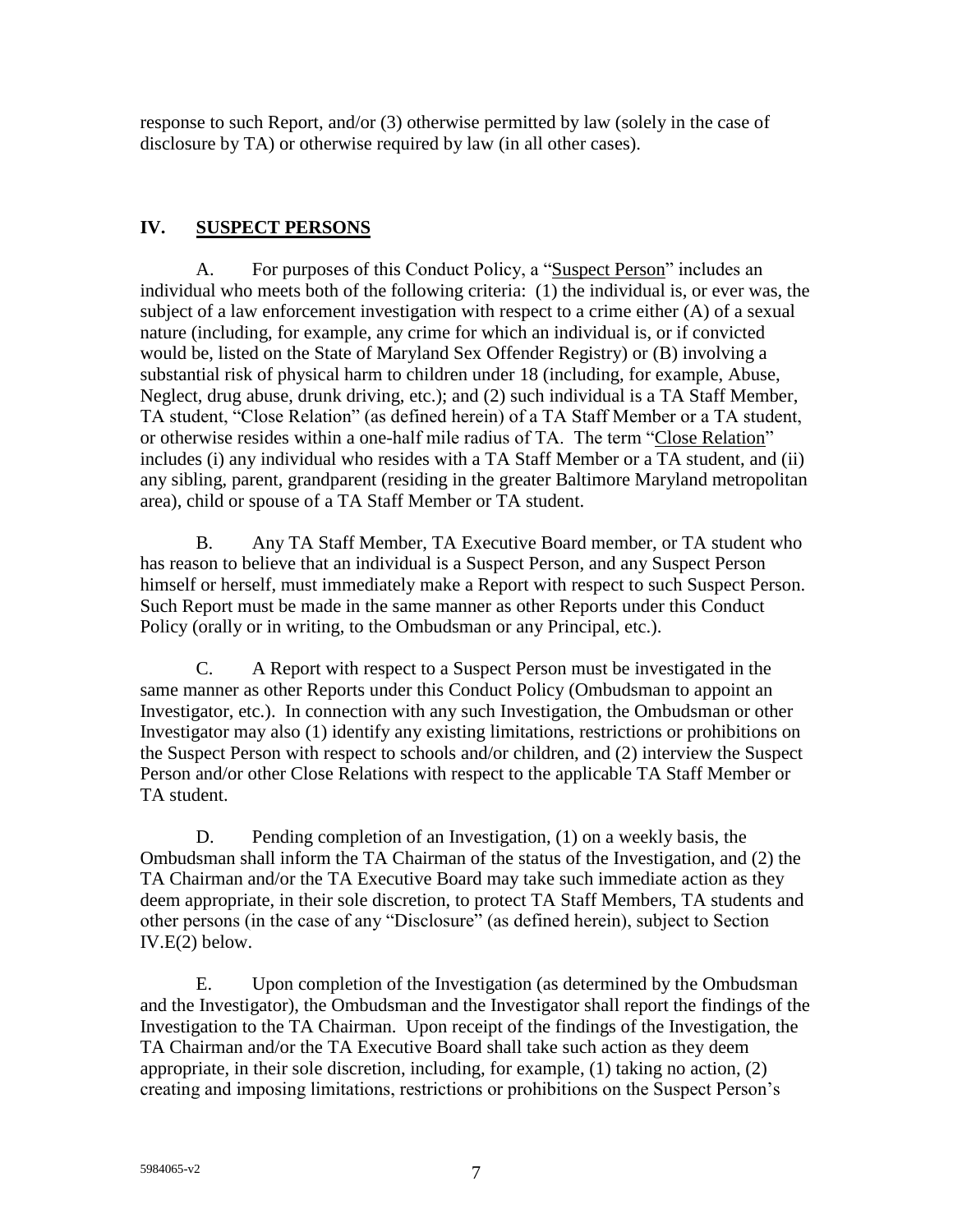access to TA's premises, TA's functions or events, TA Staff Members and/or TA students, and/or any other action to protect TA Staff Members, TA students and/or other persons, and/or (3) disclosing (to TA Staff Members, TA students and/or other persons) the existence and contents of the Report, the Investigation (including, for example, the findings thereof), and/or any actions thereon taken by the TA Chairman and/or the TA Executive Board (a "Disclosure").

1. In all cases, the Investigator, the TA Chairman and the TA Executive Board may consider all facts and circumstances, including, for example, (A) the nature, time and circumstances of the crime committed, or alleged to have been committed, by the Suspect Person, (B) the past and current status of the handling and treatment of such crime by law enforcement and/or other officials within the criminal justice system, and (C) the relationship between the Suspect Person and the applicable TA Staff Member or TA student.

2. Prior to any Disclosure by TA (except any Disclosure necessary for the Investigator to fully investigate a Report), (A) the Ombudsman (or his designee) and the TA Chairman (or his designee) must consult with Rabbi Shmuel Kamenetsky (or his designee), and (B) unless Rabbi Shmuel Kamenetsky (or his designee) determines that a Disclosure is Halachically prohibited, a decision to make a Disclosure must be approved by either (i) the TA Chairman and a majority or more of the members of the TA Executive Board entitled to vote, or (ii) two-thirds or more of the members of the TA Executive Board entitled to vote. Any individual who makes a Disclosure without such approval is subject to any and all remedies available to TA.

3. In the event the TA Chairman and/or the TA Executive Board take any action hereunder, (A) the Suspect Person may be required to agree, unconditionally, to such action (such agreement to be memorialized in a manner selected by the TA Chairman and/or the TA Executive Board, in their sole discretion), and (B) such agreement (and memorialization) by the Suspect Person may be a condition to admission (or continued enrollment) of the applicable TA student, or hiring (or continued employment or other relationship) of the applicable TA Staff Member.

4. TA shall have the right (but no obligation) to periodically reassess the status of a Suspect Person, and take any and all actions with respect to such reassessment consistent with the Conduct Policy.

## **V. INVESTIGATION AND ENFORCEMENT**

A. Ombudsman and Principals. No later than one business day after receipt of any Report, the Ombudsman and/or any Principal receiving such Report shall notify each person listed on Exhibit B of the existence of such Report, and, in the event the Report was made in writing, circulate a copy of such Report to all such persons. Alternatively, in the event the Report was made orally, the Principal supervising the alleged violator (either a TA Staff Member or TA student) shall prepare a written version of the Report (with input from the person or persons making such oral Report) and circulate it to all such persons. In the event a Principal is the alleged violator, such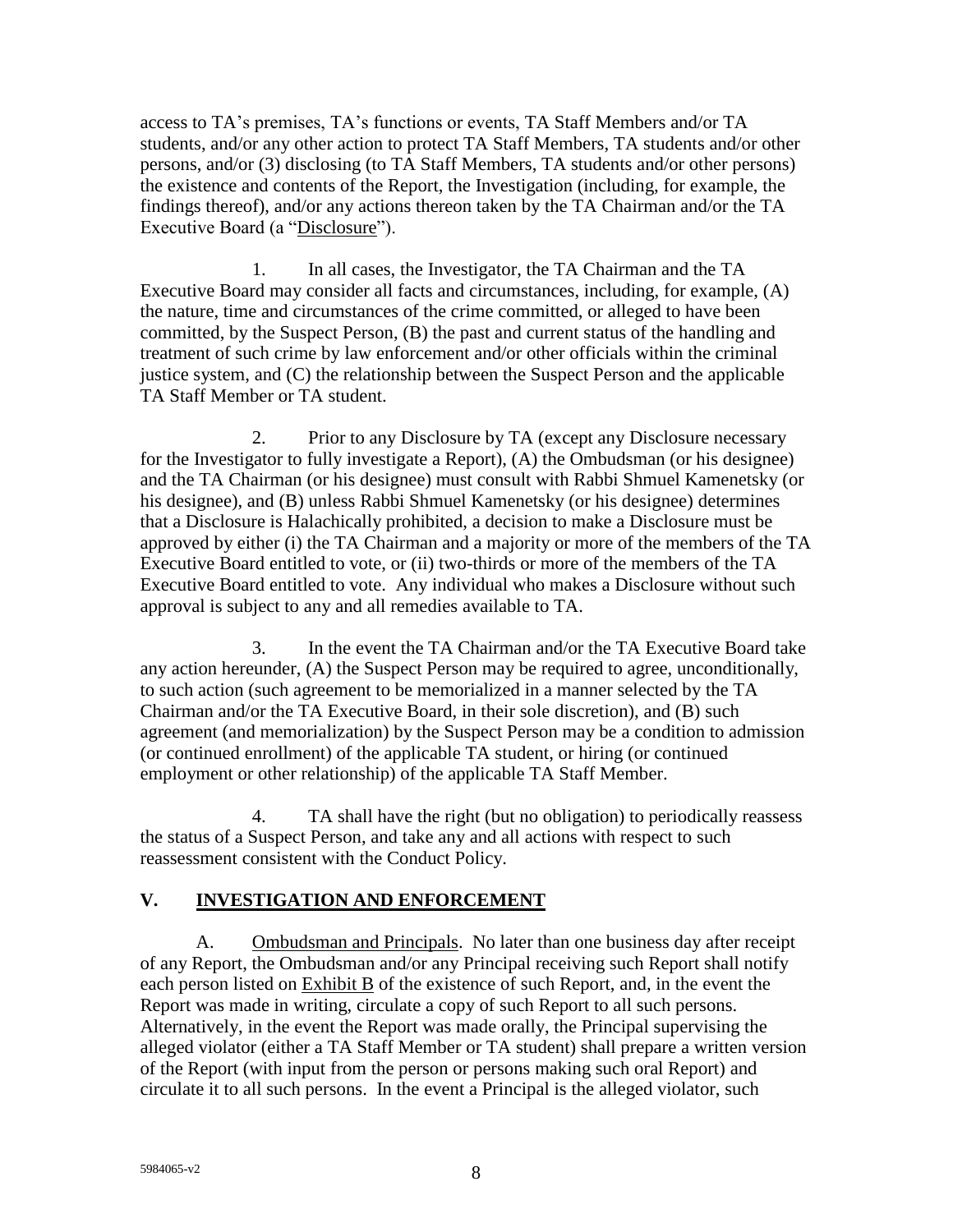Principal shall be treated in the same manner as any other TA Staff Member who is the alleged violator. In the event a person listed on Exhibit B is a parent, grandparent, child, spouse, sibling, aunt, uncle or first cousin of either the alleged violator or the alleged victim, such family member shall not receive such Report, and shall not be involved in any related Investigation, determination and action.

B. Investigator. As soon as practicable after receipt of a Report, the Ombudsman, in consultation with TA's legal counsel and one or more Principals, shall (1) make a determination as to whether an Investigation of the Report will be conducted by one or more Principals, the Ombudsman, or a third party Investigator selected by the Ombudsman, and (2) appoint one or more persons (who may, but need not, be the Investigator) to be TA's authorized spokesperson and point of contact for any and all communications regarding the Investigation (such spokesperson to communicate with the alleged violator and alleged victim at least weekly). An Investigation by TA may not occur with respect to any Abuse or Neglect requiring immediate referral to the local department of social services or law enforcement, until TA is cleared to do so by any such government agency.

C. Investigation. The Investigation shall be initiated and conducted in a reasonably expeditious manner, and may consist of (1) personal interviews with the person making the Report, the alleged violator, the alleged victim, and all other persons the Investigator determines may have relevant knowledge, (2) inspection and review of any files, e-mails and other documents deemed relevant by the Investigator, and/or (3) any other methods deemed appropriate by the Investigator.

D. Experts. In connection with any Investigation, the Ombudsman may arrange to have TA engage experts (for example, mental health professionals, attorneys, and/or rabbis) to assist the Investigator in conducting the Investigation.

E. **Interim Actions.** Pending completion of an Investigation, (1) on a weekly basis, the Ombudsman shall inform the TA Chairman of the status of the Investigation, and (2) the TA Chairman and/or the TA Executive Board may take such immediate action as they deem appropriate, in their sole discretion, to protect the alleged victim of the alleged violation of Behavioral Standards and other persons.

F. Determination and Enforcement. Upon completion of the Investigation (as determined by the Ombudsman and the Investigator), the Ombudsman and the Investigator shall report the findings of the Investigation to the TA Chairman. Upon receipt of the findings of the Investigation, the TA Chairman and/or the TA Executive Board shall take such action as they deem appropriate, in their sole discretion, including, without limitation, taking no disciplinary action, or alternatively, issuing a warning, suspending the violator, terminating the employment or other relationship between TA and such violator, or any other action to prevent any recurrence of the applicable violation of the Behavioral Standards. In all cases, the Investigator, the TA Chairman and the TA Executive Board may consider all facts and circumstances including, without limitation, (1) the nature, time and frequency of the behavior, (2) past incidents or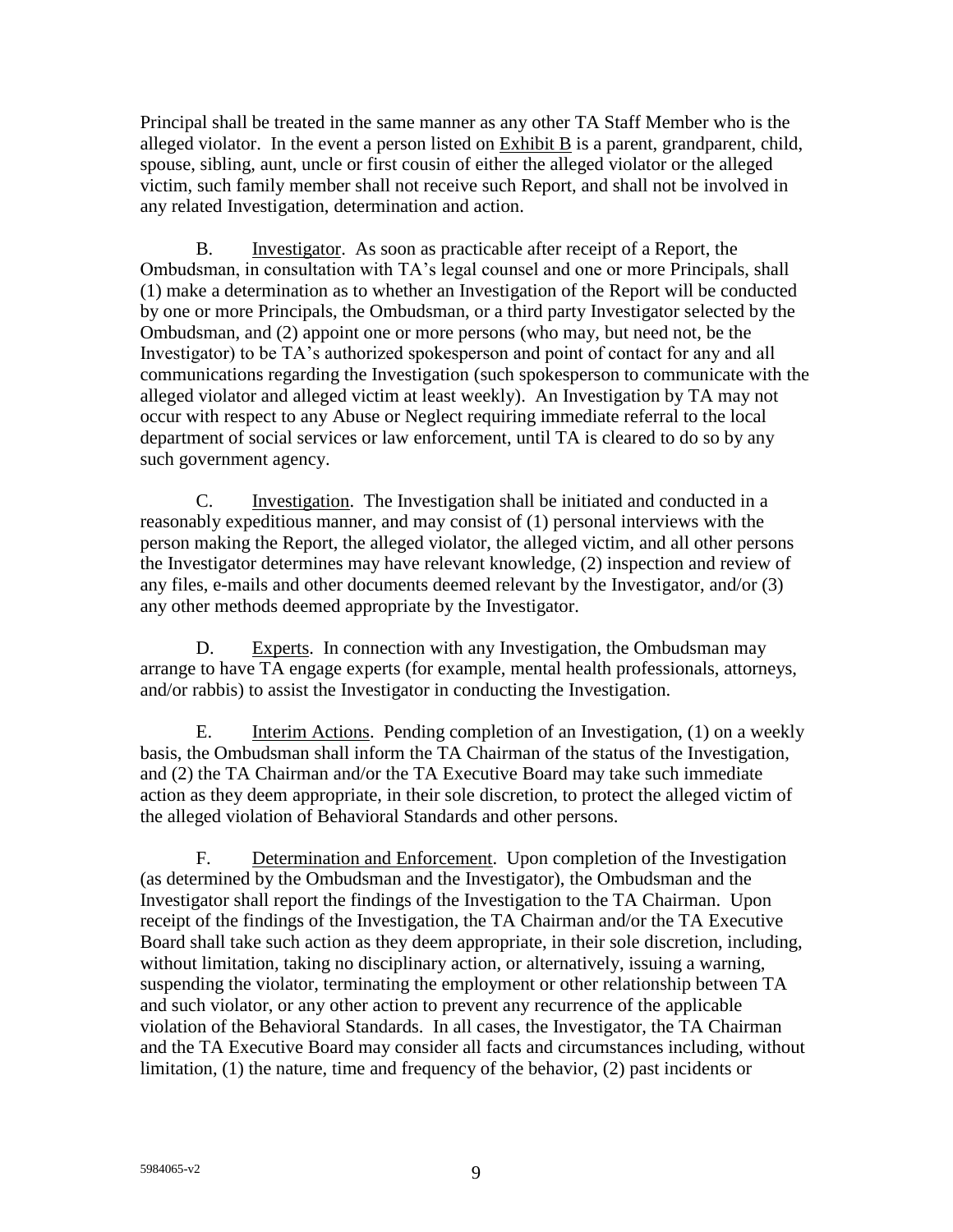patterns of behavior, (3) the relationship between the parties, (4) the context in which the behavior occurred, and (5) applicable laws.

G. Other Actions and Enforcement. In the event the TA Chairman and/or the TA Executive Board determines that a TA Staff Member or TA student has violated any such person's obligations set forth in this Conduct Policy (other than violations of the Behavioral Standards), the TA Chairman and/or the TA Executive Board shall take such action as they deem appropriate, in their sole discretion, including, without limitation, issuing a warning, suspending the violator, terminating the employment or other relationship between TA and such violator, or any other action to prevent any recurrence of the applicable violation of this Conduct Policy.

## **VI. MISCELLANEOUS**

A. Amendment and Termination. The TA Executive Board may modify or terminate this Conduct Policy, or any portion thereof, at any time, with or without notice.

#### B. Dispute Resolution.

1. In the event of any dispute between TA, on the one hand, and any TA Staff Member, TA student or any other person, on the other hand, relating to this Conduct Policy (other than disputes regarding factual issues, with respect to which the findings, if any, of the Investigator shall be deemed conclusive and binding on all parties), all parties shall use good faith efforts to resolve such dispute; provided, that if such parties do not resolve such dispute within ten (10) days after any party notifies the other parties, in writing, of such party's intent to submit the dispute to arbitration pursuant hereto, such dispute shall be submitted by all parties to arbitration by Rabbi Shmuel Kamenetsky or his designee (the "Arbitrator") in accordance with such rules as may be established by the Arbitrator. The Arbitrator's decision in any such arbitration shall be binding and enforceable by a court of competent jurisdiction. Each party shall be responsible for its own fees, costs and expenses in connection with such arbitration, and each party shall be responsible for one-half of the Arbitrator's fees.

2. Subject to the preceding clause "VI.B.1," any suit involving any dispute arising under this Conduct Policy may only be brought in the United States District Court for the Northern District of the State of Maryland, or any State of Maryland court having jurisdiction over the subject matter. TA Staff members, TA students and other persons acknowledging acceptance of this Conduct Policy (in accordance with Section VI.E hereof) hereby (i) consent to such jurisdiction, and (ii) waive any and all rights which they may have to request a jury trial in any proceeding at law or in equity.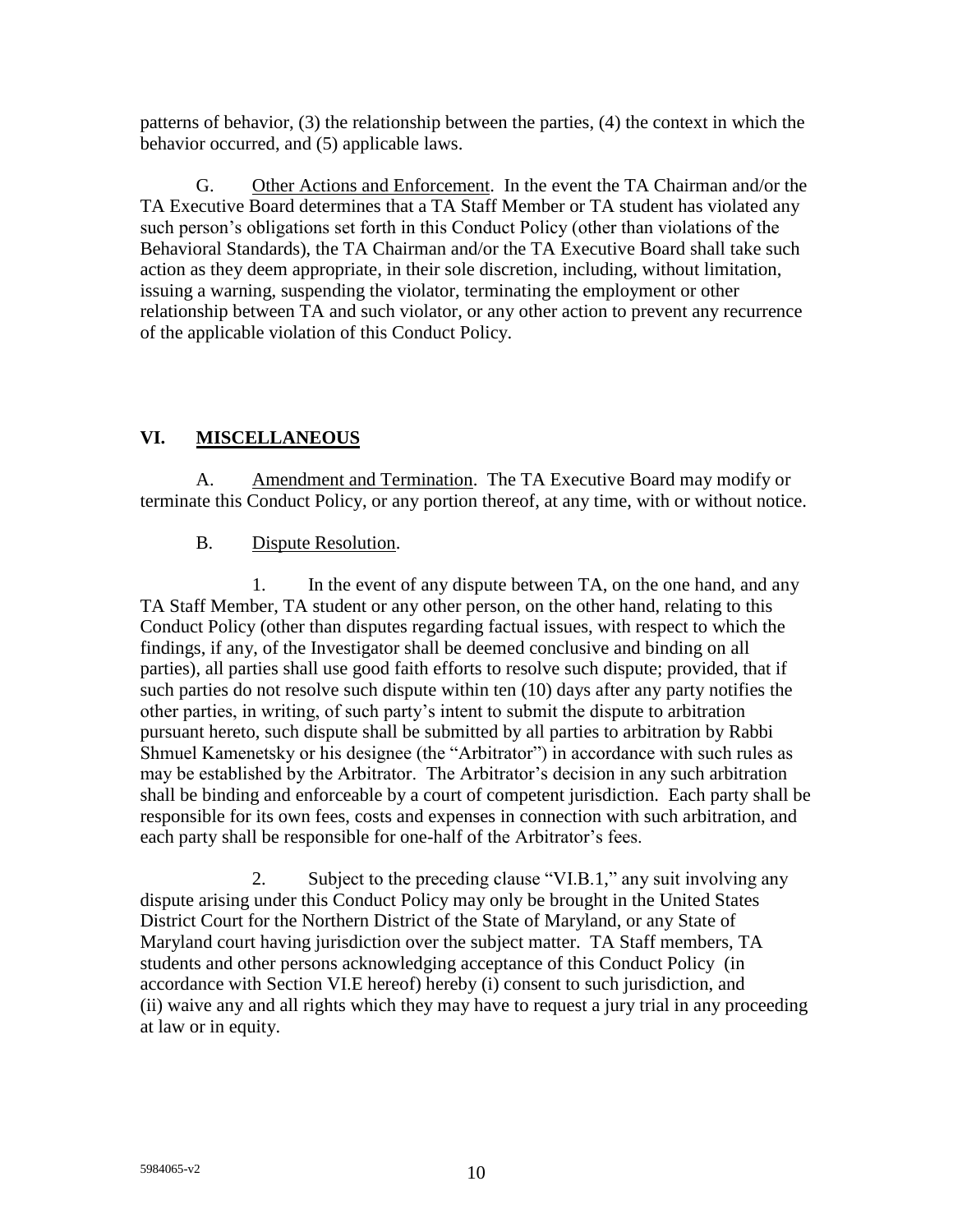C. Interpretation. In the event of any conflict or inconsistency between this Conduct Policy and any other TA rules governing TA personnel and/or student policies, this Conduct Policy shall control.

D. Separability. Each provision of this Conduct Policy shall be considered separable, and if, for any reason, any provision hereof is determined to be invalid and contrary to any existing or future laws, such invalidity shall not impair the operation of (or affect) those provisions of this Conduct Policy which are valid.

E. Acknowledgment. TA reserves the right to require, from time to time, any and all TA Staff Members, TA students, parents of TA students and certain other persons to acknowledge, in writing, receipt of a copy of, and acceptance of all provisions of, this Conduct Policy.

- F. Status.
	- 1. Adopted by TA Executive Board on June 19, 2007.
	- 2. Updated EXHIBIT B on July 11, 2008.
	- 3. Amended by TA Executive Board on August 23, 2012.
	- 4. Amended and Restated by TA Executive Board on November 5, 2013.
	- 5. Updated EXHIBIT B on November 7, 2016.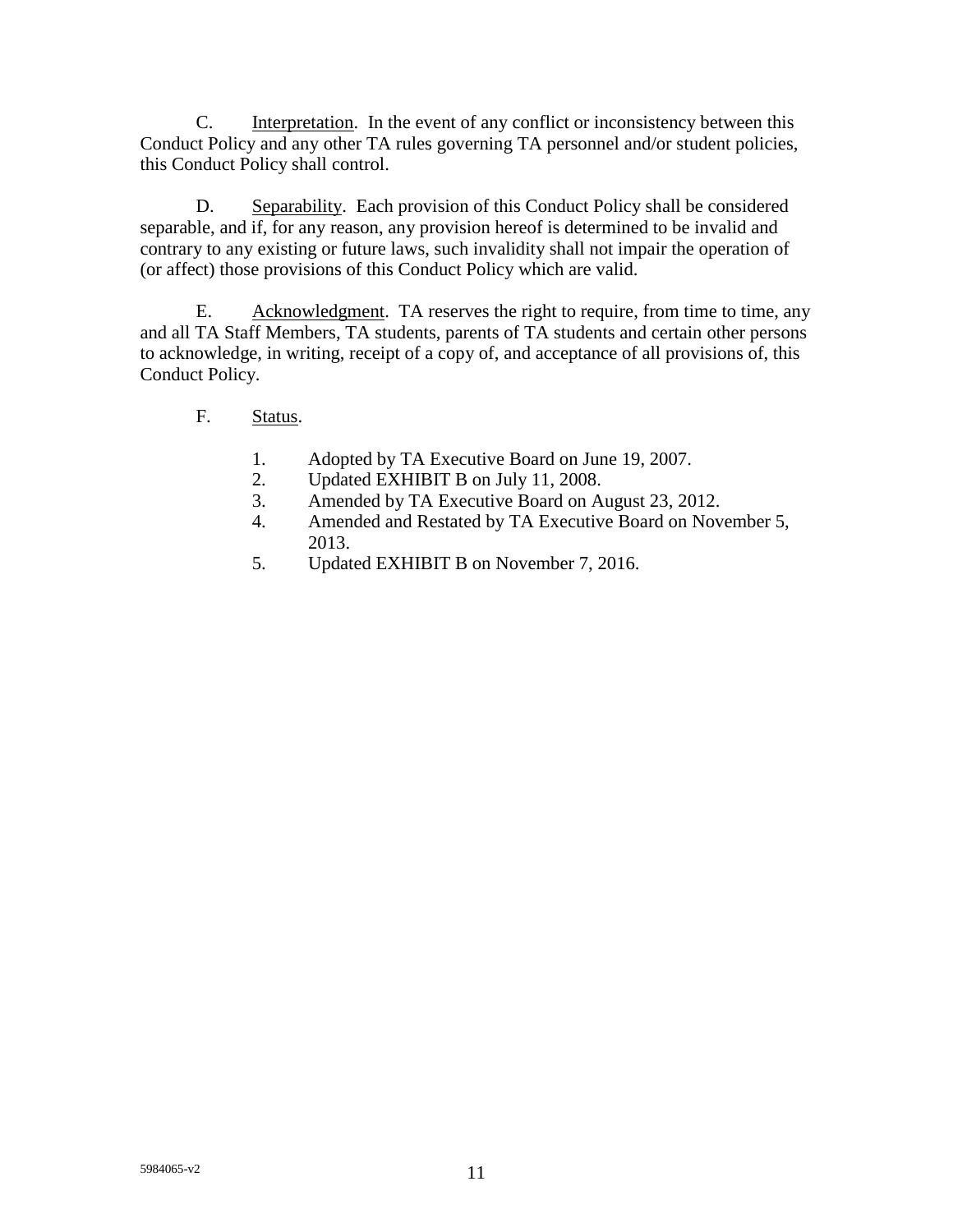#### **TALMUDICAL ACADEMY OF BALTIMORE SCHOOL CONDUCT POLICY AND BEHAVIORAL STANDARDS**

## **EXHIBIT A**

#### **Definitions**

"Abuse" means (i) in the case of conduct engaged in by a TA Staff Member or TA student, the conduct described as "Abuse" in Section II.A of this Conduct Policy, and (ii) in the case of conduct engaged in by any other person who has permanent or temporary care or custody or responsibility for supervision of a child, or any family member of a child, the same conduct described in the preceding clause (i) engaged in by any such other person.

"Behavioral Standards" means, collectively, the behavior prohibited in Section II.A of this Conduct Policy.

"Investigation" means the investigation of any Report, in accordance with Section V of this Conduct Policy.

"Mental Injury" means the observable, identifiable and substantial impairment of a child's mental or psychological ability to function.

"Neglect" means (i) in the case of conduct engaged in by a TA Staff Member or TA student, the conduct described as "Neglect" in Section II.A of this Conduct Policy, and (ii) in the case of conduct engaged in by any other person who has permanent or temporary care or custody or responsibility for supervision of a child, the same conduct described in the preceding clause (i) engaged in by such other person.

"Report" means an oral or written report (with respect to any alleged violation of the Behavioral Standards) made by a TA Staff Member or TA student in accordance with Section III.B and/or IV.B of this Conduct Policy.

"TA Staff Member" means each full-time or part-time teacher, counselor, social worker, administrator, clerk, custodian or other employee of TA, and any independent contractor or volunteer engaged by TA to interact with TA students.